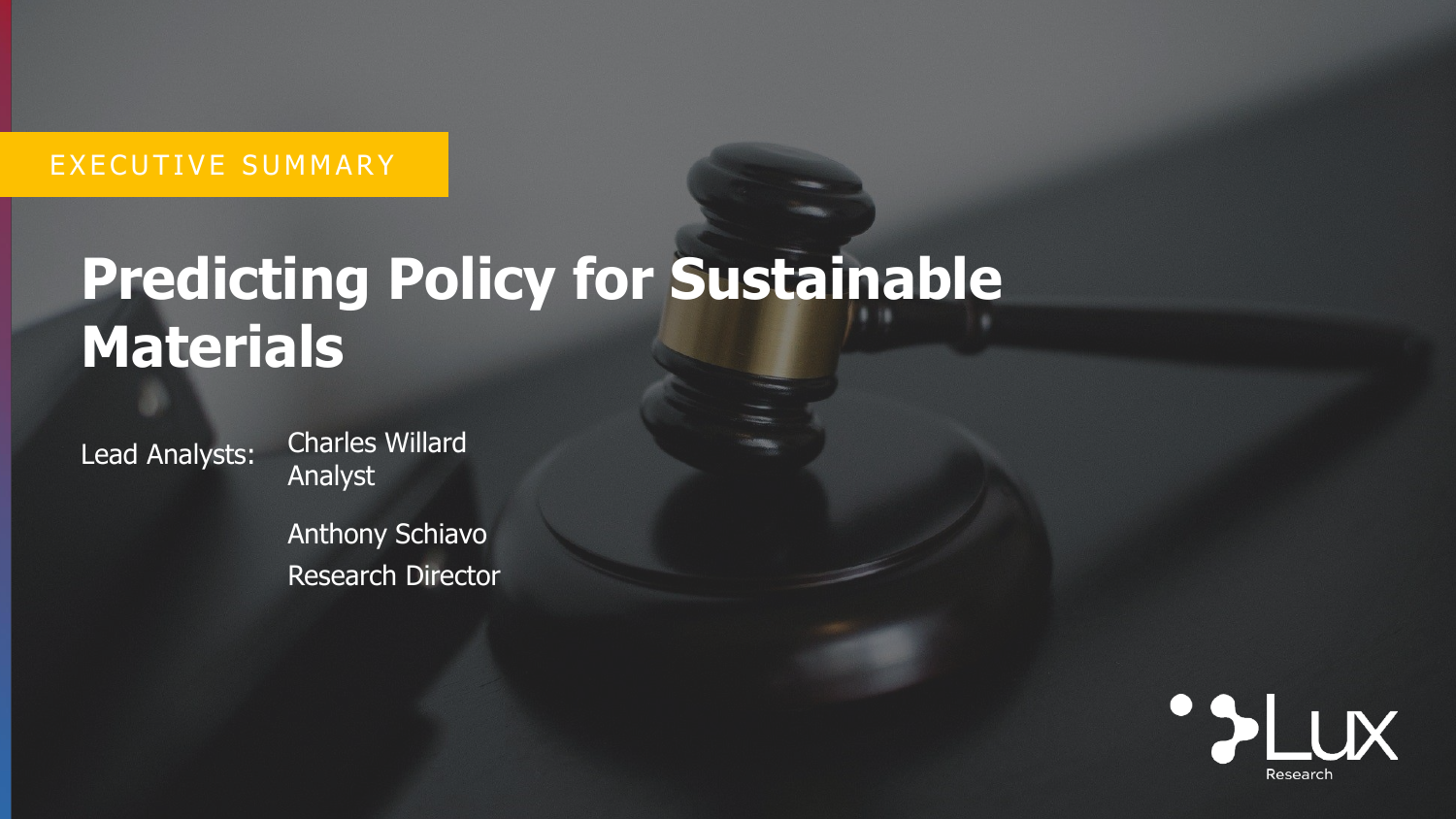# **Executive Summary**

Over the past few years, sustainability has become a priority for innovation teams in materials and chemicals as well as consumer-facing industries like apparel, food, and beauty. Policy is increasingly the core driver of sustainability efforts.

We developed a qualitative framework to assess policies, based on impact and probability of adoption. Extended producer responsibility (EPR) schemes and taxes on unrecyclable plastic stand out in terms of total impact, while single-use plastic bans are most likely to proliferate.

Clients should watch for a potential tax on unrecyclable plastics in China and a federal ban on single-use plastics in the U.S. The uncertainty around the implementation of EPR type policies in the U.S., Japan, and India limits the impact for now.

## **Analysis of potential policy**



2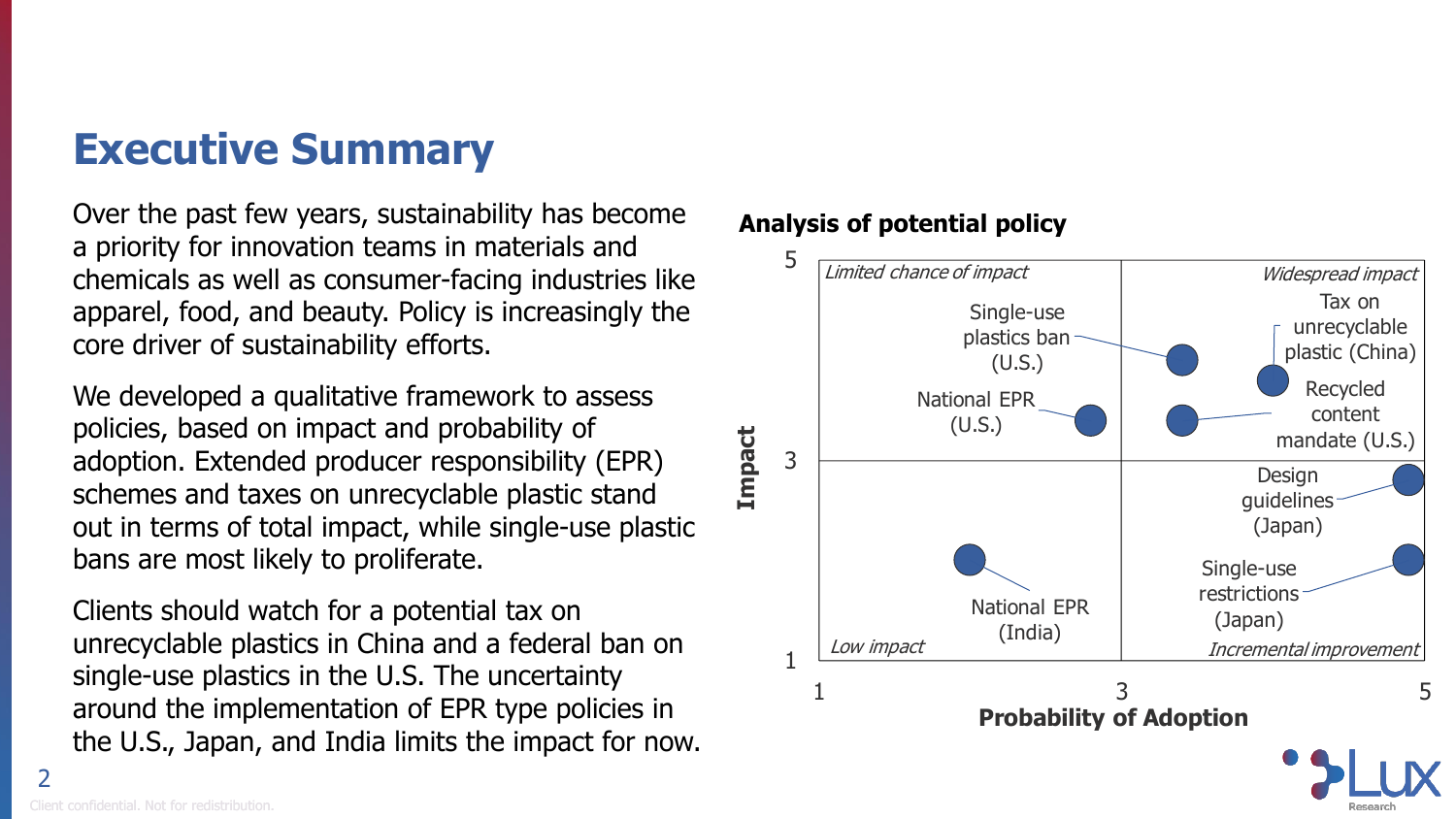# **The goal of this report is to provide a framework for predicting the spread of regulation**

The evolution of the regulatory landscape is not a simple thing to forecast, as political and economic factors play a huge role in determining outcomes. This challenge is further complicated by both murky understanding of the science on the part of the legislators who are typically responsible for major regulations and the wide range of possible outcomes that could be viewed as "sustainable." While the report will make some specific predictions about upcoming regulations, the goal is to give clients a framework to conduct their own analysis and make predictions about the future of regulations.

To do this, we have developed a qualitative framework to assess policies, described on the next slide. This framework is built on a few core beliefs about policy:

- **Simple policy is more likely to spread than complex policy.** Complexity is a burden on governments and corporations and creates opportunities for failure. Simple policies with visible impacts are more politically attractive.
- **Revenue-generating policy is more likely to spread than cost-creating policy.** While some nations are taxaverse, policies that can raise revenues or offset the costs of waste management are generally beneficial to governments and thus more likely to be adopted.
- **Some countries and regions are policy pioneers.** There are a handful of governments that are out ahead of their peers, such as the EU and California, and these groups often set the tone for other regions.
- **Policy that achieves its stated goals is more likely to spread than policy that does not.** At the risk of stating the obvious, policy that can demonstrate its outcomes is easier to defend. We focus on stated goals rather than more wide-ranging (but contentious) measures of overall sustainability. One can argue the sustainability of plastic bags, for example, but bag bans are effective at achieving their goal of eliminating these items.



3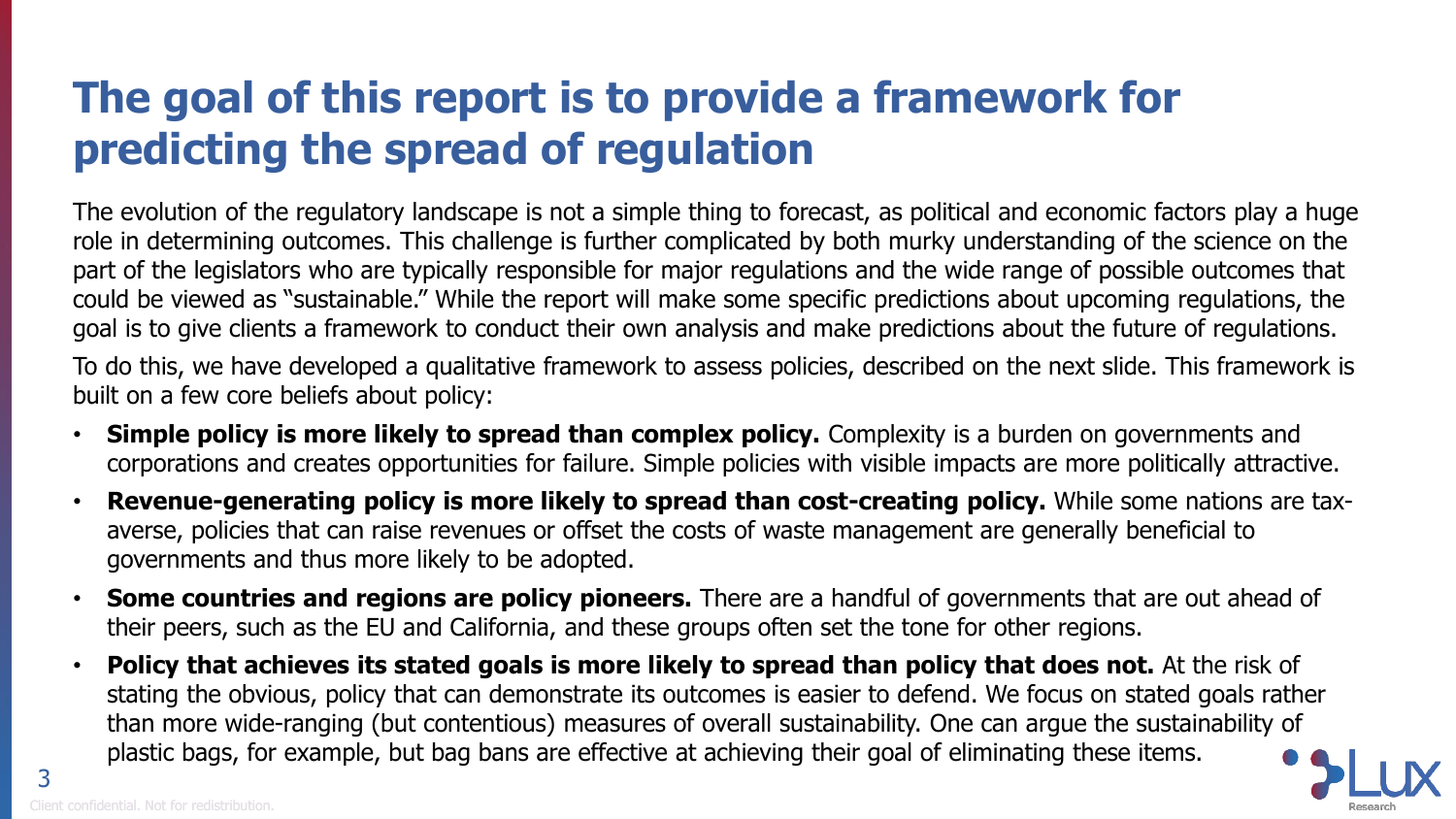# **We evaluate policy on four factors to gauge how likely a regulation is to spread**

### **Ease of adoption**

Assesses the regional specificity of the policy and determines how easily it could be implemented elsewhere as follows:

1 = Major political and implementation barriers 3 = Some political and/or implementation barriers

5 = No political or implementation barriers

## **Anticipated cost**

Assesses the current or projected cost of the policy for the implementing government as follows:

 $1 =$  More than \$5 billion in expenditures

 $2 = $1$  to \$5 billion in expenditures

3 = No major expenditures or revenue

 $4 = $1 to $5$  billion in revenue

5 = Revenue over \$5 billion

### **International reputation**

Assesses both the size of the governing body instituting the policy and that body's track record of spreading regulation:

 $1$  = Small body with no policies spread

3 = Modest size or few policies adopted

 $5 =$  Large body with a clear track record of spreading policy

### **Impact**

Assesses if the outcomes of the policy have aligned with the goals, and if so, how substantial the changes were:

 $1 =$  Outcomes don't align with policy goals

3 = Outcomes align with goals and create moderate change

 $5$  = All the outcomes align with goals and create major impact

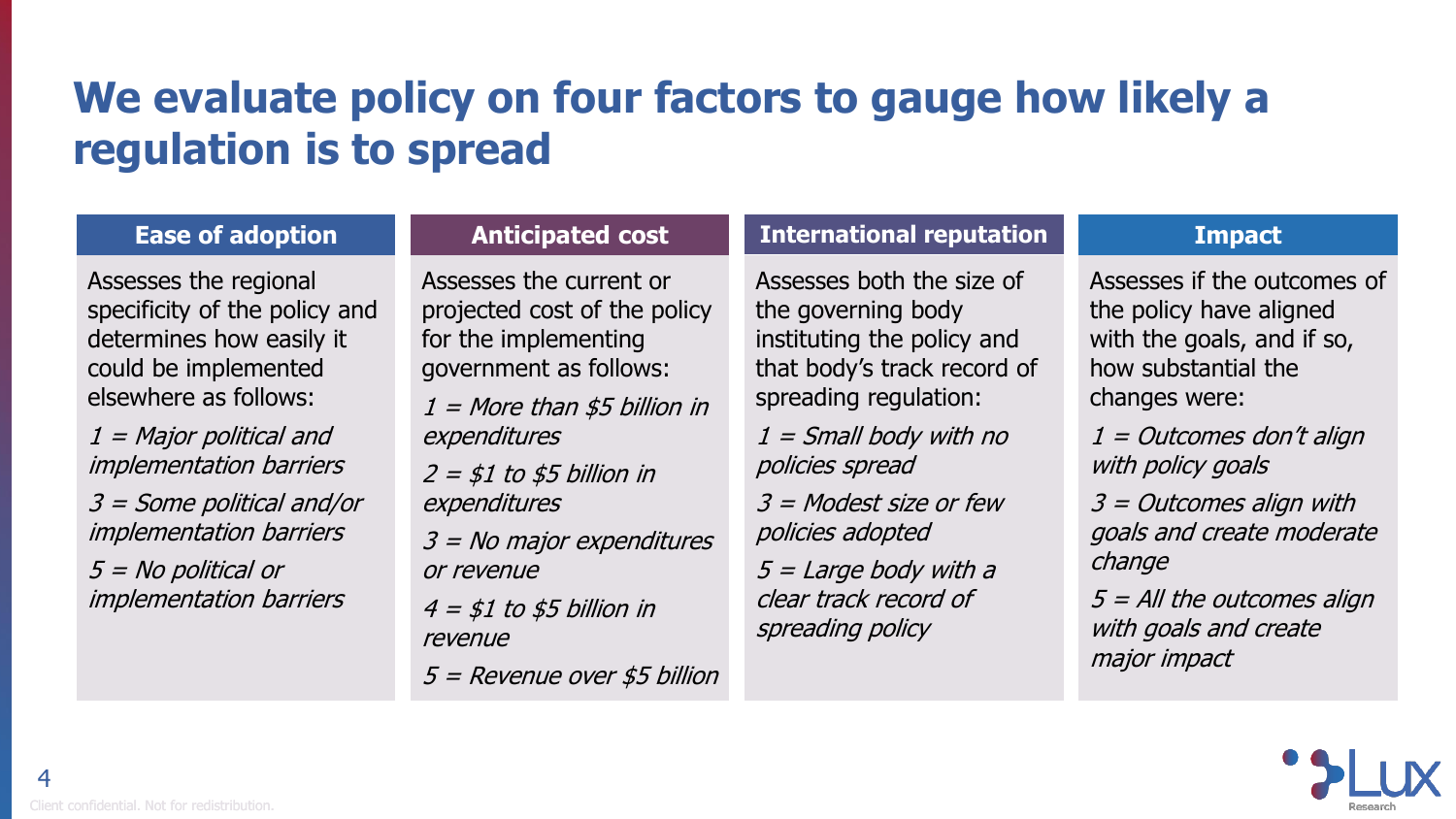# **We use these four scores to obtain a composite probability of adoption score for policy**

The four scores from the previous slide are combined to obtain a composite probability of adoption score. We weight the costs more heavily, as these are often a contentious issue. To make predictions about policy, we map the impact score and probability of adoption score to a two-by-two framework, shown at right. The different quadrants represent our overall take on the future effects of different policies. The impact of the regulation does contribute to both axes – while unusual, this reflects our view that impactful regulations will be more likely to spread.

| <b>Factors</b>           | Weight     |
|--------------------------|------------|
| Ease of adoption         | <b>25%</b> |
| Anticipated cost         | 35%        |
| International reputation | 15%        |
| Impact                   | 25%        |
| Probability of adoption  | 100%       |

### **Policy analysis framework**



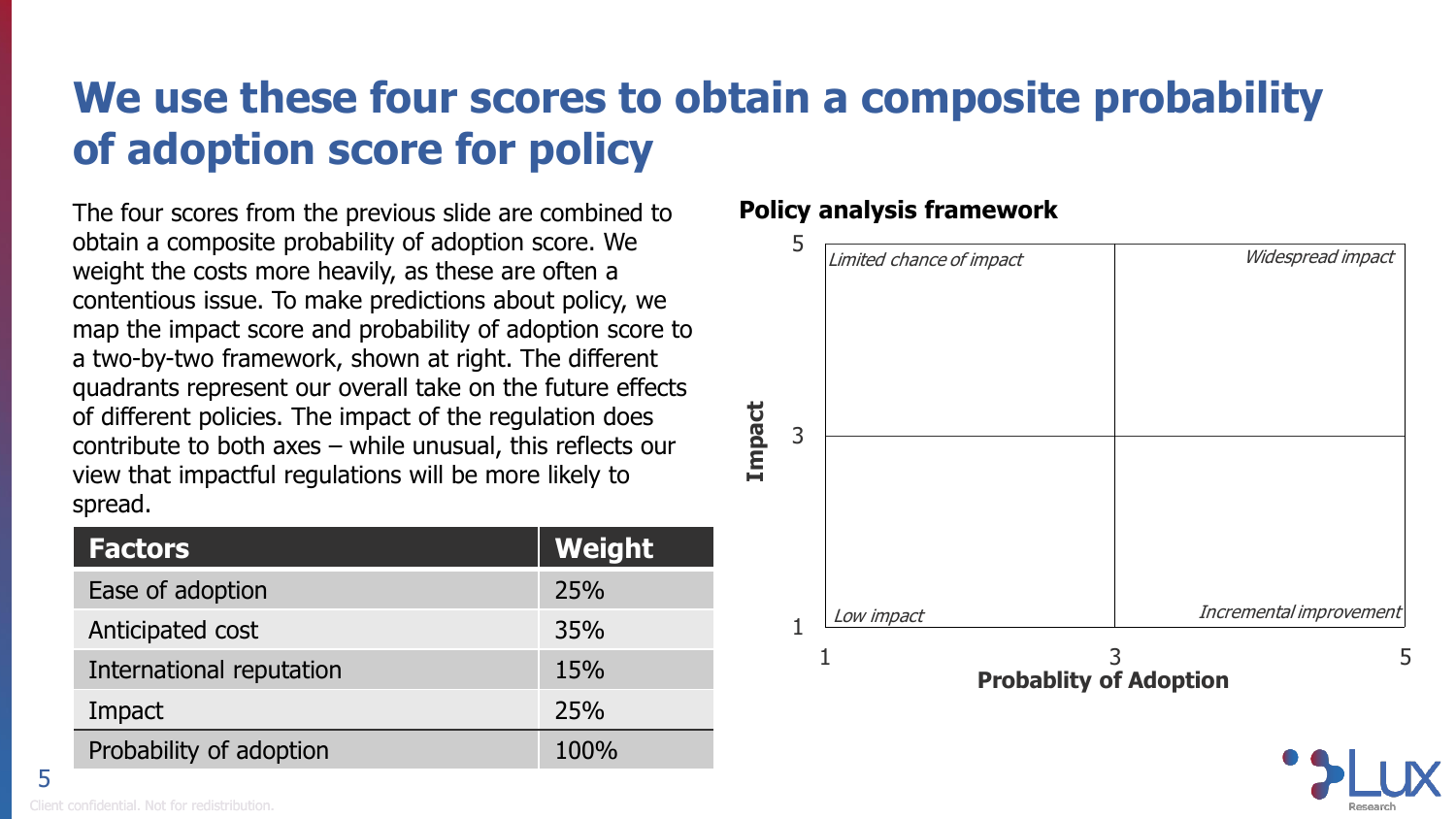# **SUMMARY AND PROBABILITY OF ADOPTION Single-use plastics ban Europe, 2019**

The region is moving toward banning certain single-use products where alternatives are readily available, some beginning in 2021 and the rest implemented as the European Commission (EC) sees fit. The immediate ban list includes plastic cutlery, plates, stirrers, straws, cotton swabs, balloon sticks, cups, expanded polystyrene (EPS) takeout boxes, and all oxodegradables.

The goal of this ban is to reduce the impact of plastic products on the environment, particularly the marine environment, and on human health.

#### **Ease of adoption score: 5**

While relatively easy to implement, single-use plastic bans must overcome significant political pressure from producers of the banned materials.

#### **Anticipated cost score: 3**

While producers and consumers will generally face higher product costs due to higher prices of alternative materials, the EU will face minimal expenses beyond accounting and enforcement.

#### **International reputation score: 5**

The EU is often at the forefront of sustainability policy ideation and seen as a testing ground for the rest of the world. Several sustainabilityfocused EU policies have been adopted by the international community in recent years.

#### **Impact score: 4.5**

The EU's single-use plastic ban is forcing producers to transition toward nonplastic materials, significantly reducing the region's plastic waste generation. This will have the intended impact of reducing the quantity of plastic waste in the environment.

### **Probability of adoption overall score: 4.3**

The EU's single-use plastic ban is the most impactful form of single-use bans implemented to date. As has already been seen in Canada and the U.S., it is very likely to spread with minimal modification.

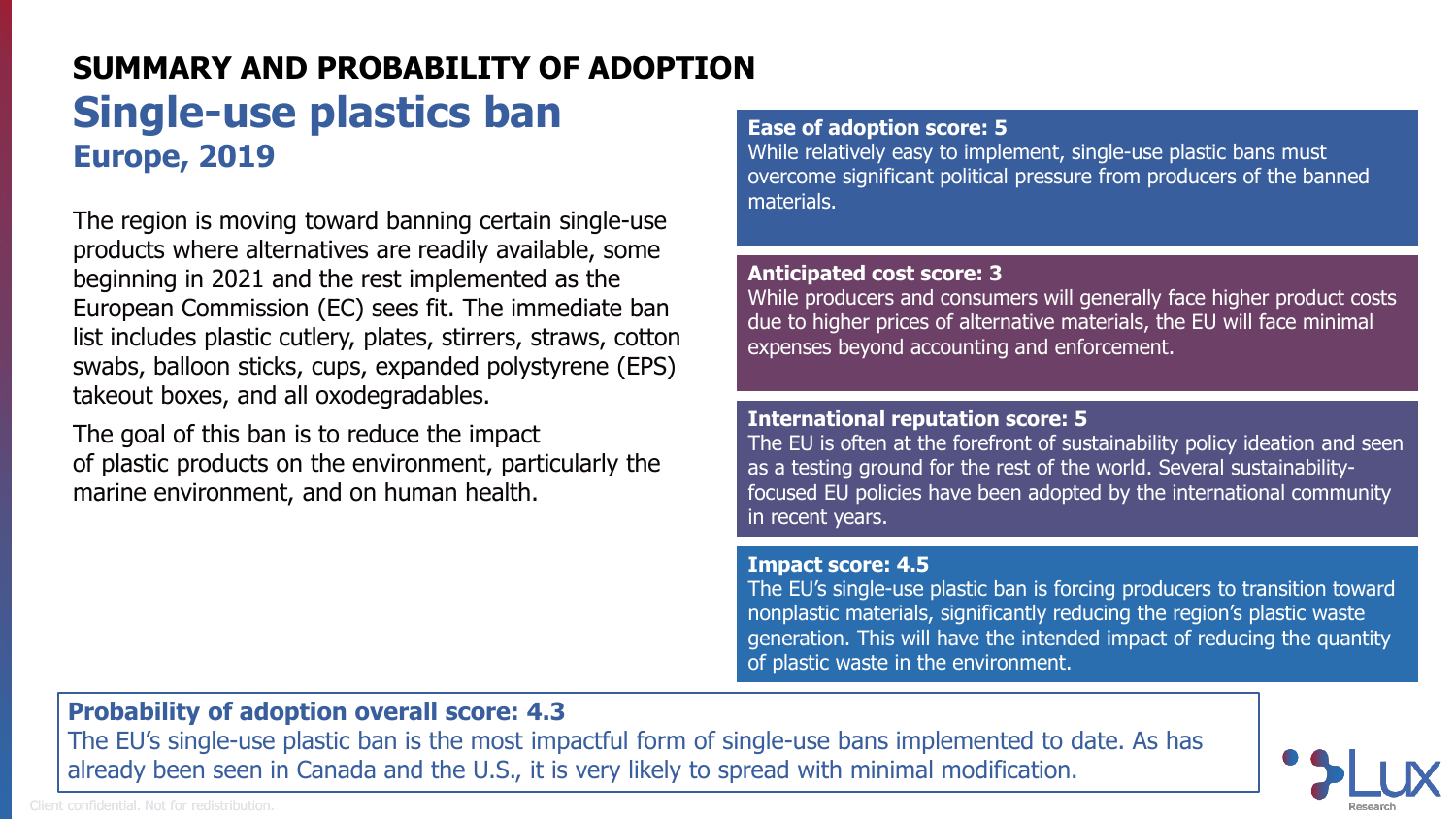# **SUMMARY AND PROBABILITY OF ADOPTION Single-use plastics ban China, 2020**

The country is moving toward banning certain single-use products where alternatives are readily available, affecting certain industries immediately, with widespread implementation by the end of 2022. The ban list includes all plastic bags, cutlery, plates, stirrers, straws, and cotton swabs, EPS takeout boxes, and daily chemical products containing microbeads. Notably, plastics China classifies as biodegradable, including partially compostable materials like PLA, have been excluded from the ban.

The goal of this ban is to increase the production and usage of easily degradable materials.

#### **Ease of adoption score: 3**

While relatively easy to implement, single-use plastic bans must overcome significant political pressure from producers of the banned materials. China's ban must also ensure local buy-in for the buildup of compostable EOL options to address the biodegradable plastic exception.

#### **Anticipated cost score: 2**

The Chinese government will need to spend billions to build up and educate its consumers about a plastics composting EOL system. Such systems, designed for plastic rather than conventional organic waste, will likely require government funding to remain afloat.

#### **International reputation score: 3**

Though its sustainability agenda is often ridiculed by the West, China's sustainability-focused policies have had a significant influence over much of Asia, especially India. Its size is also enough to move markets by itself.

#### **Impact score: 3**

While China's single-use plastic ban will have the intended effect of increasing the production and usage of easier-to-degrade materials, the significant lag time in building up a composting EOL system will make the potential environmental benefits of the policy moot.

### **Probability of adoption overall score: 2.65**

While China does have a significant influence over its region, the low environmental impact of its single-use plastics ban makes the policy unlikely to spread without modification.



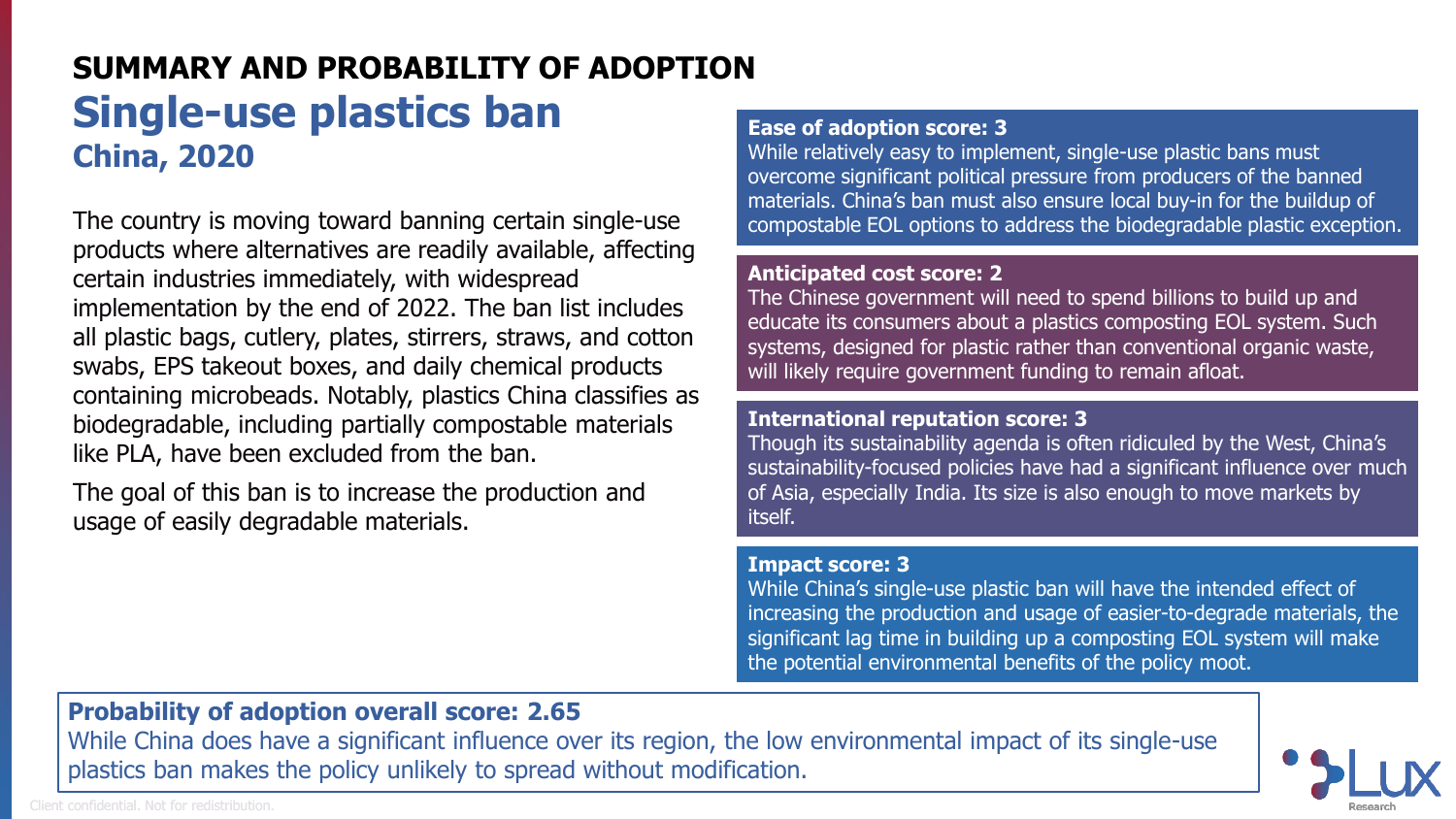# **SUMMARY AND PROBABILITY OF ADOPTION Recycled content mandate Europe, 2019**

The region will require all PET bottles (except those used for medical purposes) placed on the European market after 2025 to contain at least 25% recycled content, 30% after 2030.

The goal of this requirement is to increase the market value of recycled materials in order to encourage advanced recycling investment.

#### **Ease of adoption score: 3**

While relatively easy to implement and track, the establishment of recycled content requirements must overcome significant political pressure from the affected industries.

#### **Anticipated cost score: 3**

While producers and consumers will face higher costs due to the premium emerging for high-quality recycled materials, the EU will face minimal expenses beyond accounting and enforcement.

#### **International reputation score: 5**

The EU is often at the forefront of sustainability policy ideation and seen as a testing ground for the rest of the world. Several sustainabilityfocused EU policies have been adopted by the international community in recent years.

#### **Impact score: 3.5**

The EU's investment in advanced recycling technologies has increased, along with the prices of secondary materials. These trends were already in place before the mandate, but the mandate has helped reinforce these outcomes aligned with its goals.

# **Probability of adoption overall score: 3.8**

The EU's recycled content requirement, as has been seen in Canada and the U.S., is both easy to implement and impactful. It is likely to spread with minimal modification.

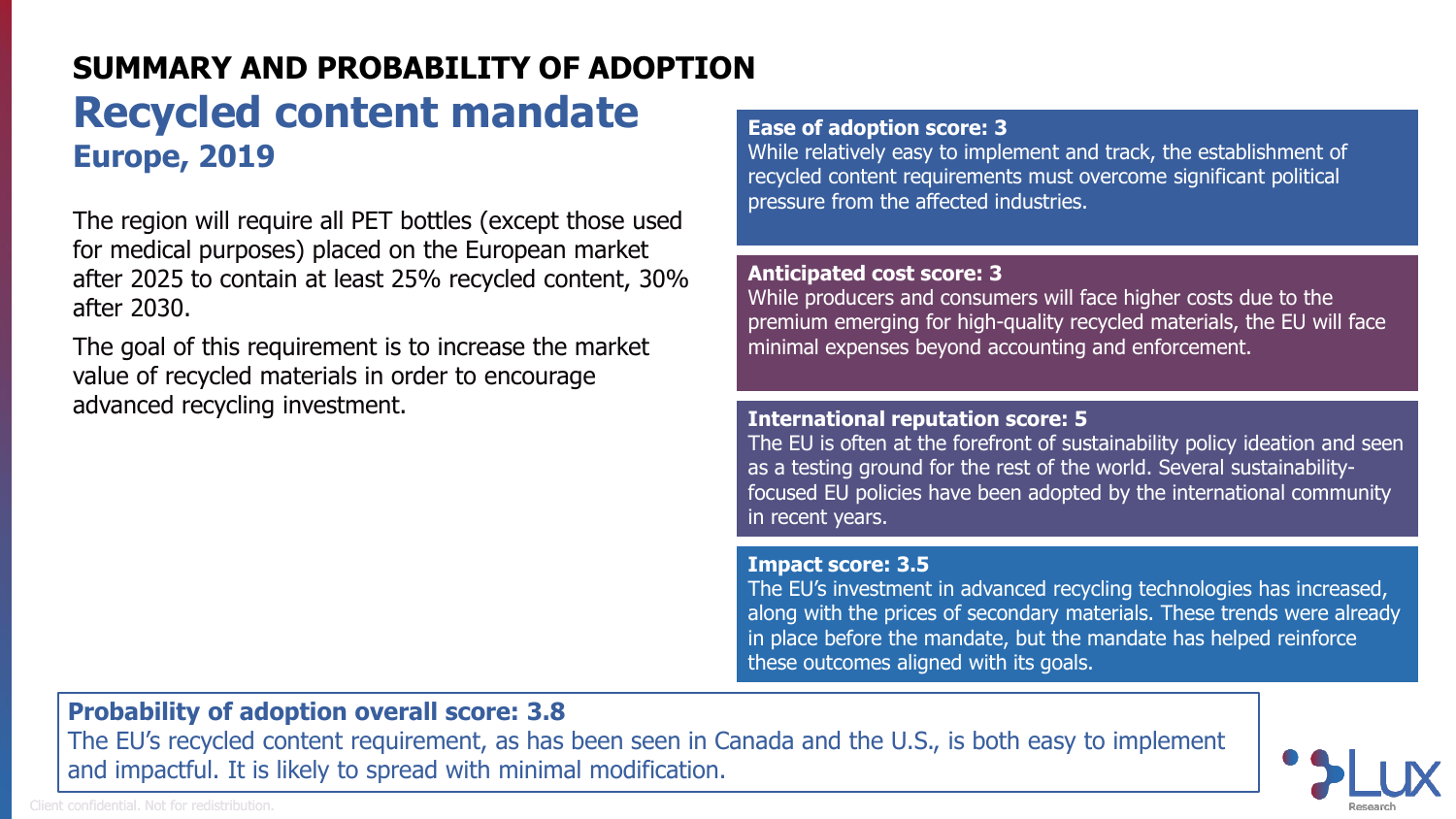# **SUMMARY AND PROBABILITY OF ADOPTION Tax on unrecyclable plastic Europe, 2021**

The region has created a tax based on the weight of nonrecyclable plastic packaging placed on each of its member states' domestic market during the previous year, calculated by **Eurostat**. The [tax rate](https://www.ey.com/en_gl/tax-alerts/belgium-implements-eu-plastics-tax-measures) is \$0.96/kg, with a lump sum rebate for member states with a national income below the EU average. Member states can customize how to implement the tax domestically, and any imports will be subject to the domestic tax scheme.

The goal of this tax is to create incentives for member states to reduce their waste generation and increase recycling rates.

#### **Ease of adoption score: 1**

Will require significant buy-in and customization from local governments as well as an infrastructure to properly calculate and enforce taxes. Without an established producer responsibility organization (PRO) system, implementation would likely be impossible.

#### **Anticipated cost score: 5**

Expected to generate about \$7.9 billion annually, which will be used to support the general EU budget.

#### **International reputation score: 5**

The EU is often at the forefront of sustainability policy ideation and seen as a testing ground for the rest of the world. Several sustainabilityfocused EU policies have been adopted by the international community in recent years.

#### **Impact score: 4**

The EU's tax on plastic packaging, while complicating the transition toward alternatives, directly incentivizes its member states to reduce their waste generation. While recycling is not directly incentivized, products are encouraged to align with the recycling infrastructure.

## **Probability of adoption overall score: 4**

The European plastic tax, though difficult to adopt, will have such a large impact in a highly reputable region that it is likely to spread to other regions over the next decade.



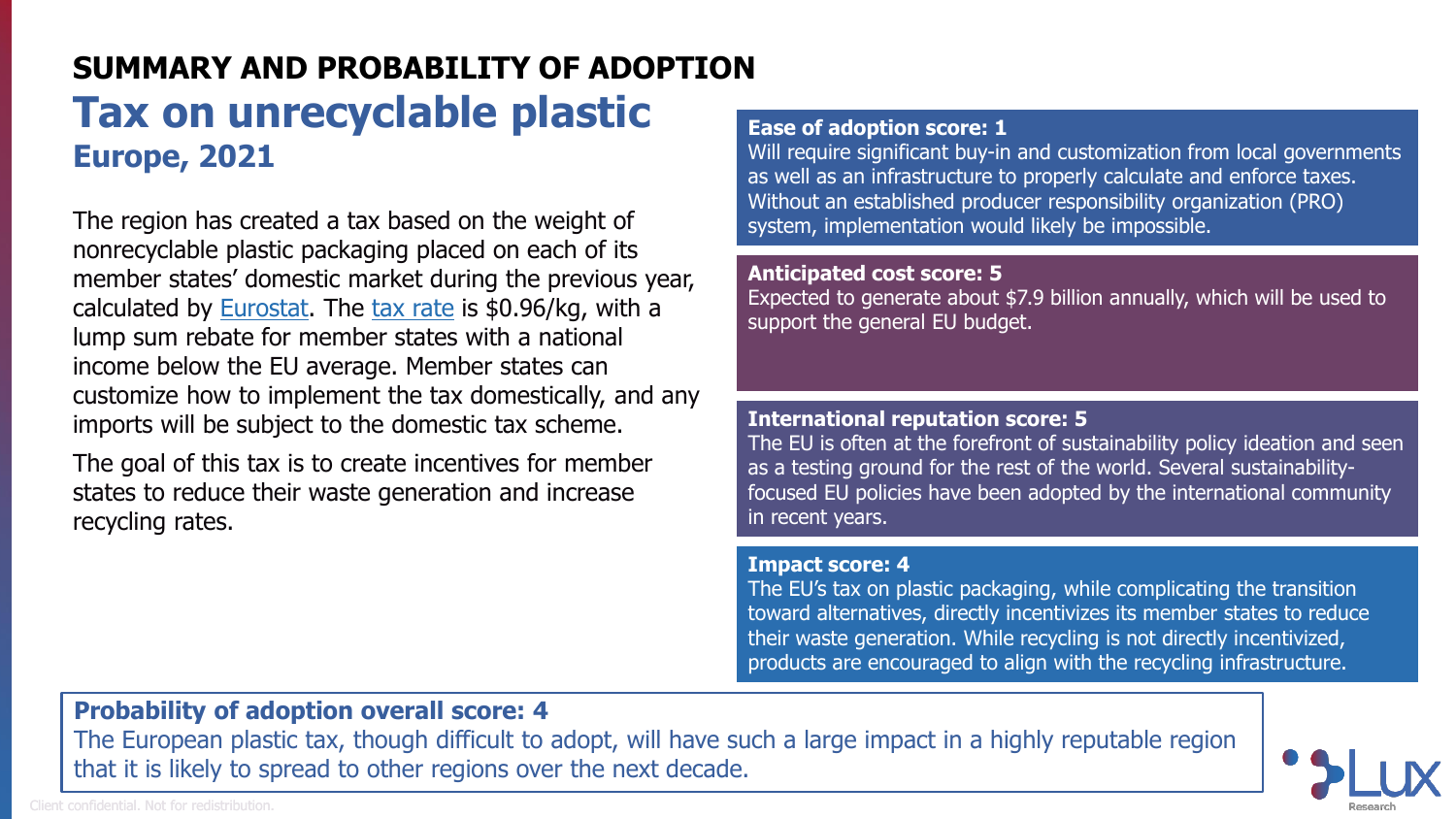# **SUMMARY AND PROBABILITY OF ADOPTION EPR policy establishment Germany, 1990 to 2003**

[Germany established the first extended producer](https://members.luxresearchinc.com/research/insight/40210) responsibility (EPR) scheme for packaging in the early 1990s in response to high levels of landfilling. This EPR scheme was mandatory for all players in the value chain and included a number of obligations for producers, retailers, and groups in the logistics value chain. Crucially, there was a requirement for materials to be recycled; groups were obliged to find or create markets for the secondary materials if none existed. This EPR scheme was managed by a PRO that had a monopoly hold on the market – the Duales System Deutschland, or DSD. Producers were originally charged fees not based on the weight of the packaging; this was revised as the system ran into early financial troubles.

The goal of this system was to increase recovery and recycling rates for all materials.

#### **Ease of adoption score: 2**

The development of a functioning EPR system was far from easy. The German system has been iterated on continually over the past 30 years; it places a substantial compliance burden on companies seeking to do business in Germany, causing resistance in other countries.

#### **Anticipated cost score: 2**

Germany's EPR scheme faced multiple cost hurdles; initial fees were too low, and the amount of waste collected was much higher than expected. While revisions helped, costs were one of the driving factors in a later shift to an open-market PRO system.

#### **International reputation score: 5**

This system created an approach later adopted by much of the EU and groups around the world. It also created the famous "Green Dot" recycling symbol, which has since been used worldwide.

#### **Impact score: 5**

This system has driven strong outcomes; Germany's recovery rate for plastics jumped from 11% in 1991 to 61% in by 1997. The EPR scheme also helped drive down consumption of packaging and limit waste growth as the economy grew.

### **Probability of adoption overall score: 3.2**

The strong impact of Germany's EPR, combined with its leading position within the EU, means that the EPR scheme has spread despite its cost and complexity.



Client confidential. Not for redistribution.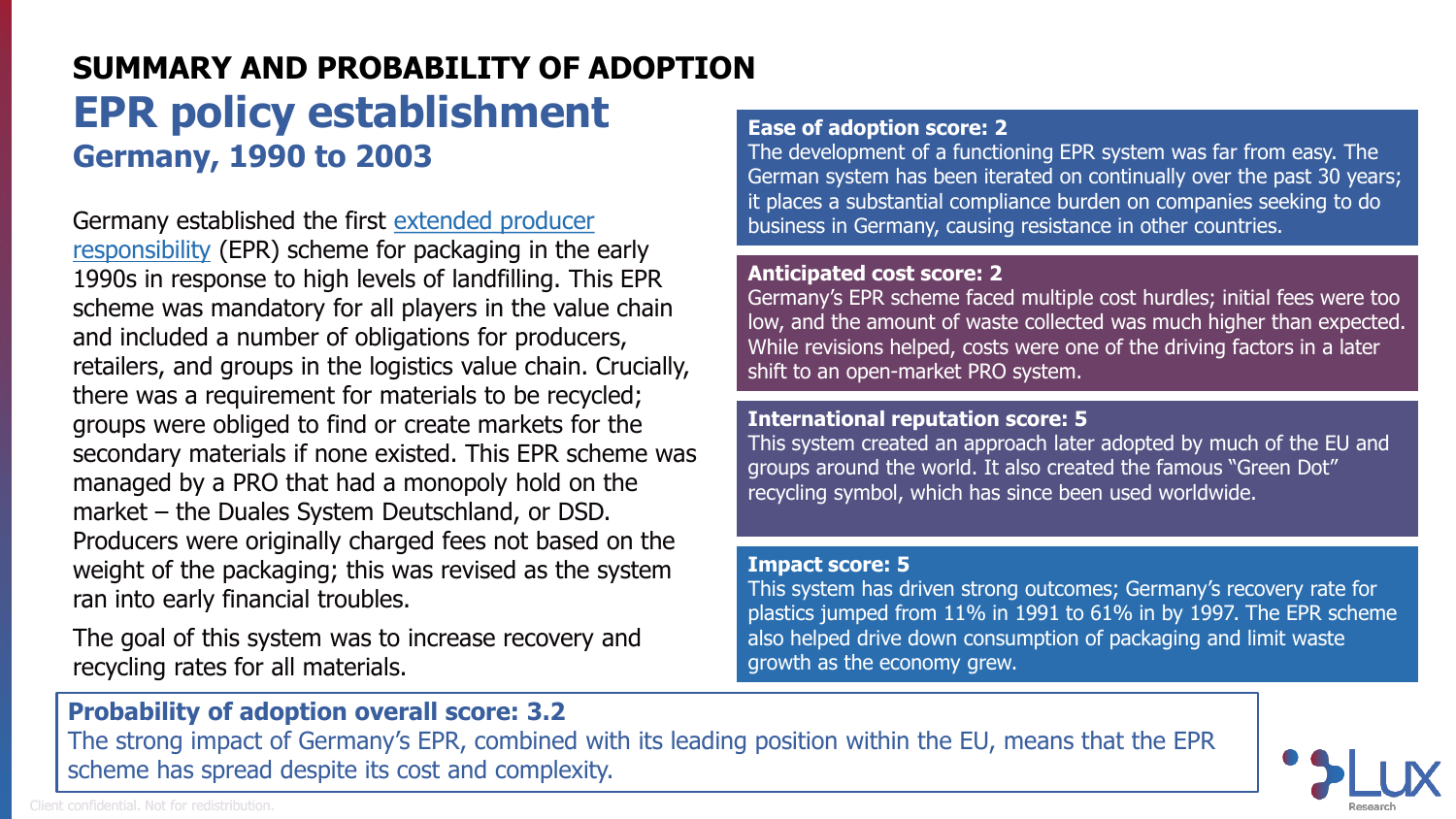# **SUMMARY AND PROBABILITY OF ADOPTION EPR policy establishment Canada, 2009**

The [Canadian Council of Ministers of the Environment](https://ccme.ca/en/res/cap-epr_e.pdf)

implemented a nationwide requirement for the establishment of EPR and product stewardship frameworks in each province (northern territories were excluded) for several products within six to eight years of its announcement. These frameworks were allowed to be customized in each jurisdiction, though most were established, both incidentally and intentionally, as monopoly-based PRO schemes.

The goal of this policy was to create a harmonized system of EPR schemes, shift the EOL cost burden to producers, reduce the volume of waste generated, and improve waste recovery and recycling rates.

#### **Ease of adoption score: 2**

The creation of EPR policies faces significant political opposition across the value chain and requires a substantial amount accounting and research to customize policies on a local level. North American EPR policy is backed by several influential environmental NGOs.

#### **Anticipated cost score: 2**

The costs of creating locally customized EPR policies and an accounting system are nonnegligible. To align with new EPR regulations, new waste management system costs are often created.

#### **International reputation score: 1**

Despite several efforts, Canada's sustainability policies have performed poorly compared to those of other OECD countries. In recent years, Canada has tended to favor the adoption of tried-and-tested European policies with little or no modification instead of developing its own.

#### **Impact score: 2**

There was little harmonization among provinces, and some failed to implement EPR schemes for the target materials. Collection increased, but poor transparency makes it hard to evaluate impact – studies point to a [plastic packaging recycling rate of 15%,](http://publications.gc.ca/collections/collection_2019/eccc/En4-366-1-2019-eng.pdf) far lower than the EU's.

## **Probability of adoption overall score: 1.85**

EPR polices can fail spectacularly when implemented in a top-down manner with minimal regional specificity. Unless pushed though by environmental NGOs, EPR policies established in this form are unlikely to spread.



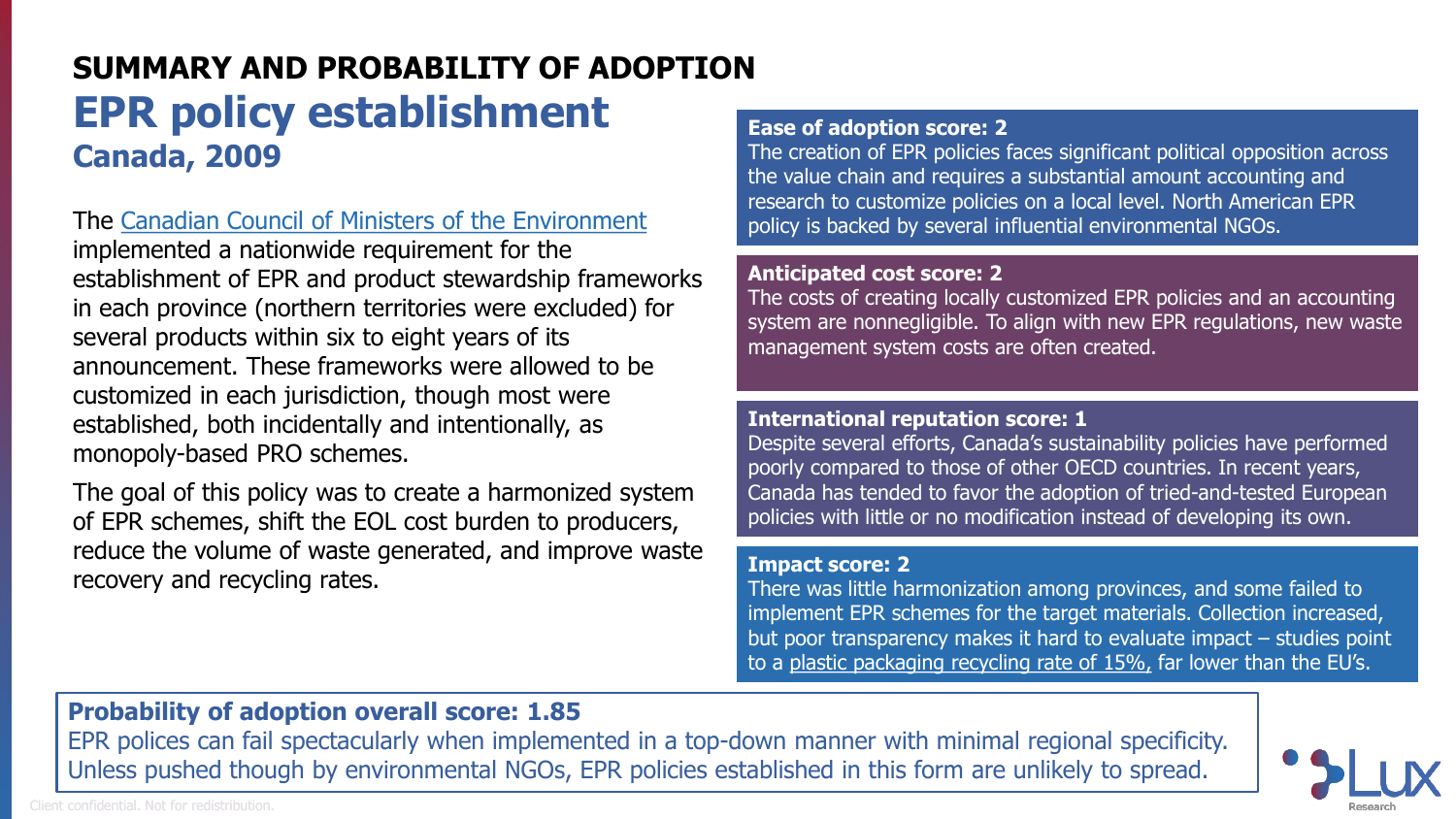# **SUMMARY AND PROBABILITY OF ADOPTION EPR policy transition Germany, 2003 to 2006**

The country, which had established one of the first monopoly-based packaging EPR systems under the PRO Duales System Deutschland (DSD), transitioned to an open-market EPR system. DSD ran a significant deficit throughout its existence, averaging \$2.6 billion in expenditures per year.

The goal of this transition was to reduce the cost of Germany's EPR system without losing its environmental efficiency.

#### **Ease of adoption score: 3**

The transition from a monopoly-based to an open-market EPR system forced Germany to increase the complexity of its reporting and verification system to limit free ridership, though it was building on an existing scheme with established obligation targets and producer buy-in.

#### **Anticipated cost score: 4**

Germany's transition reduced overall system costs by 25% to 30%, representing hundreds of millions in savings each year.

#### **International reputation score: 5**

Germany is consistently listed among the countries with the highest recycling rate in the world and is known as a hotbed for recycling innovations.

**Impact score: 3**

Germany's transition to an open-market EPR system substantially reduced system costs at the cost of increasing free ridership.

## **Probability of adoption overall score: 3.65**

With clear economic efficiency advantages over monopoly-based systems, several EPR schemes will likely transition toward open-market approaches when mature.

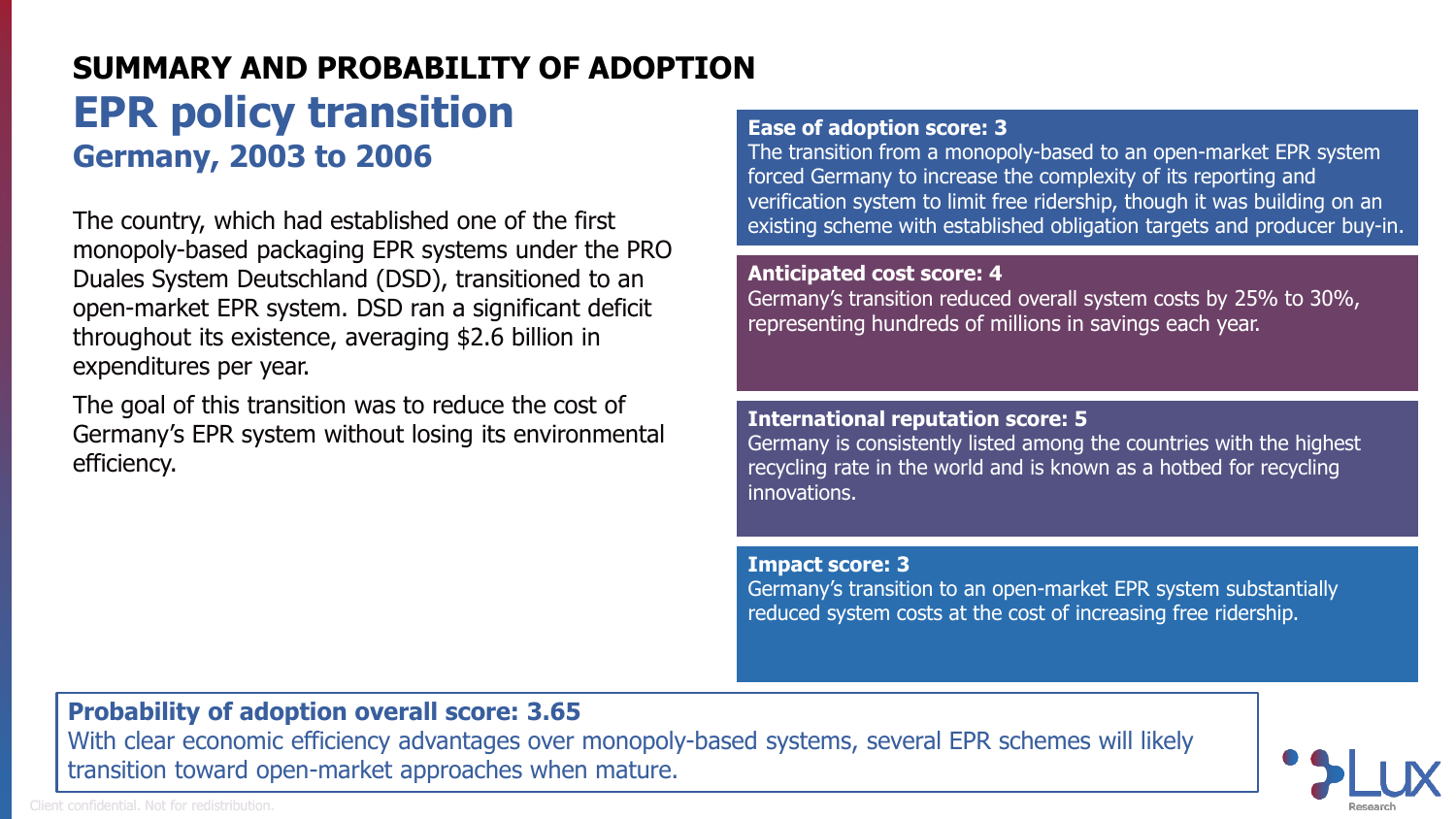# **Taxes and bans will spread the fastest in the coming years due to their simplicity**

The chart at right plots the scores of these different policies. Content mandates and taxes stand out overall, while EPR policies face more significant barriers to adoption.

Europe's tax on plastic packaging, though difficult to implement in many countries, is one of the most impactful and profitable sustainability packaging taxes ever created. It may not be viable in many countries for the immediate future, but its overall impact on packaging materials and design will be closely monitored by other leading nations.

EPR policies are the most potentially impactful tool in a policymaker's arsenal, and Germany's history and transition are a roadmap for implementation. Despite the impact, EPR's complexity makes it less likely to spread outside the EU relative to simpler measures.

While China's single-use plastic ban is less effective than Europe's, its regional influence may see it spread and split global opinion on the question of bioplastic packaging sustainability even further.

## **Analysis of current policy**



13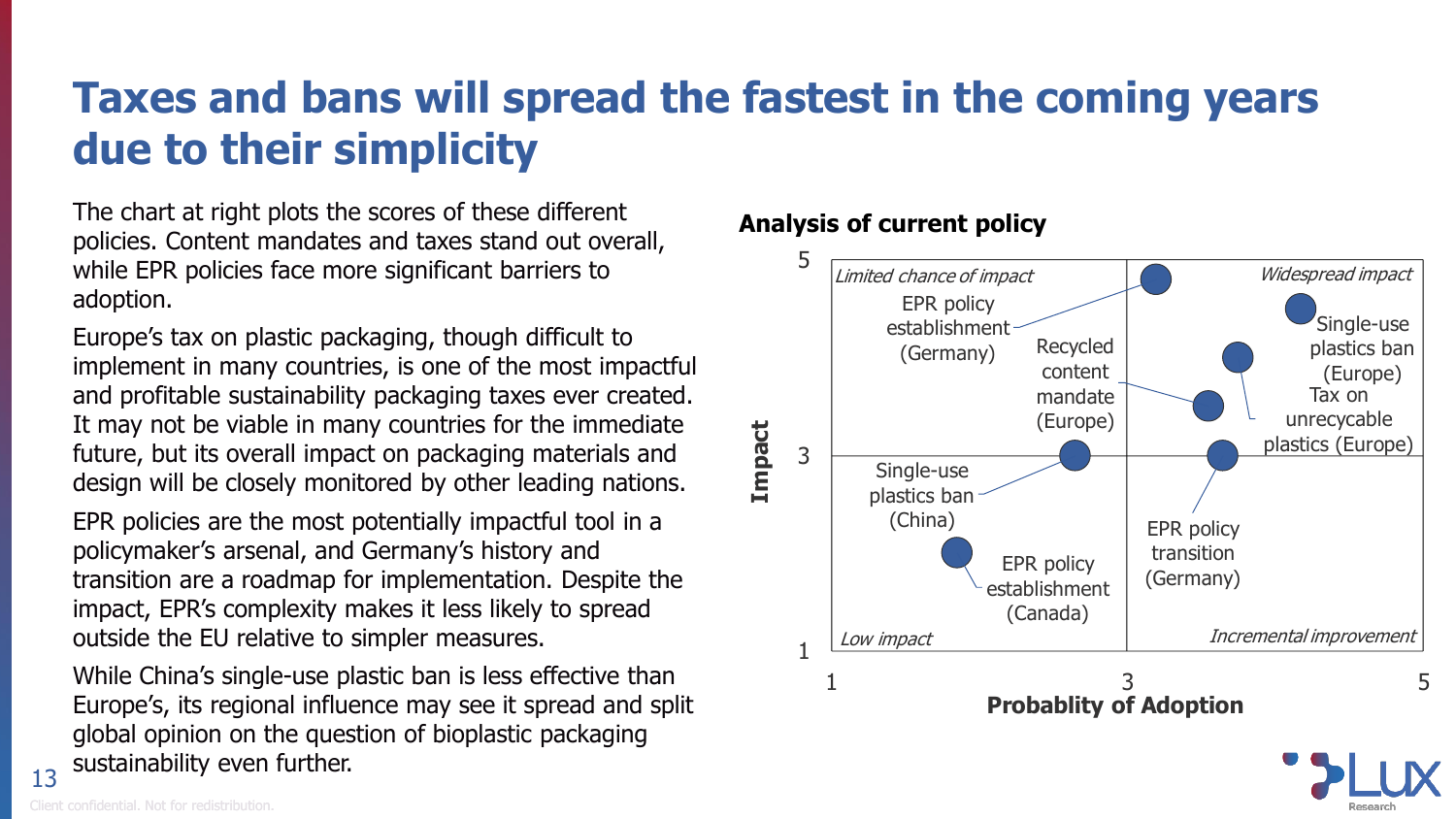# **Bans and taxes are most likely to spread, while EPR schemes will see piecemeal adoption**

The chart at right summarizes our views  $-$  expect the biggest, most likely impacts globally to come from bans on single-use plastics and taxes on unrecyclable plastics. EPR policy, though potentially the single most impactful approach to sustainability, will struggle to gain traction outside the EU, as implementation remains a major barrier.

In the U.S., national-level recycled content mandates and single-use plastic bans are most likely; a national EPR scheme faces major uncertainty in terms of adoption, although it would be impactful. Clients should instead look to state-level adoption of EPR as the most likely outcome.

China, unsurprisingly, emerges as the nation to watch. A tax on unrecycled plastics is likely and would have major knock-on effects for the entire industry. Just as China's ban on single-use plastics is fueling growth in bioplastics, a future tax could fuel growth in plastic alternatives.

# **Analysis of potential policy**

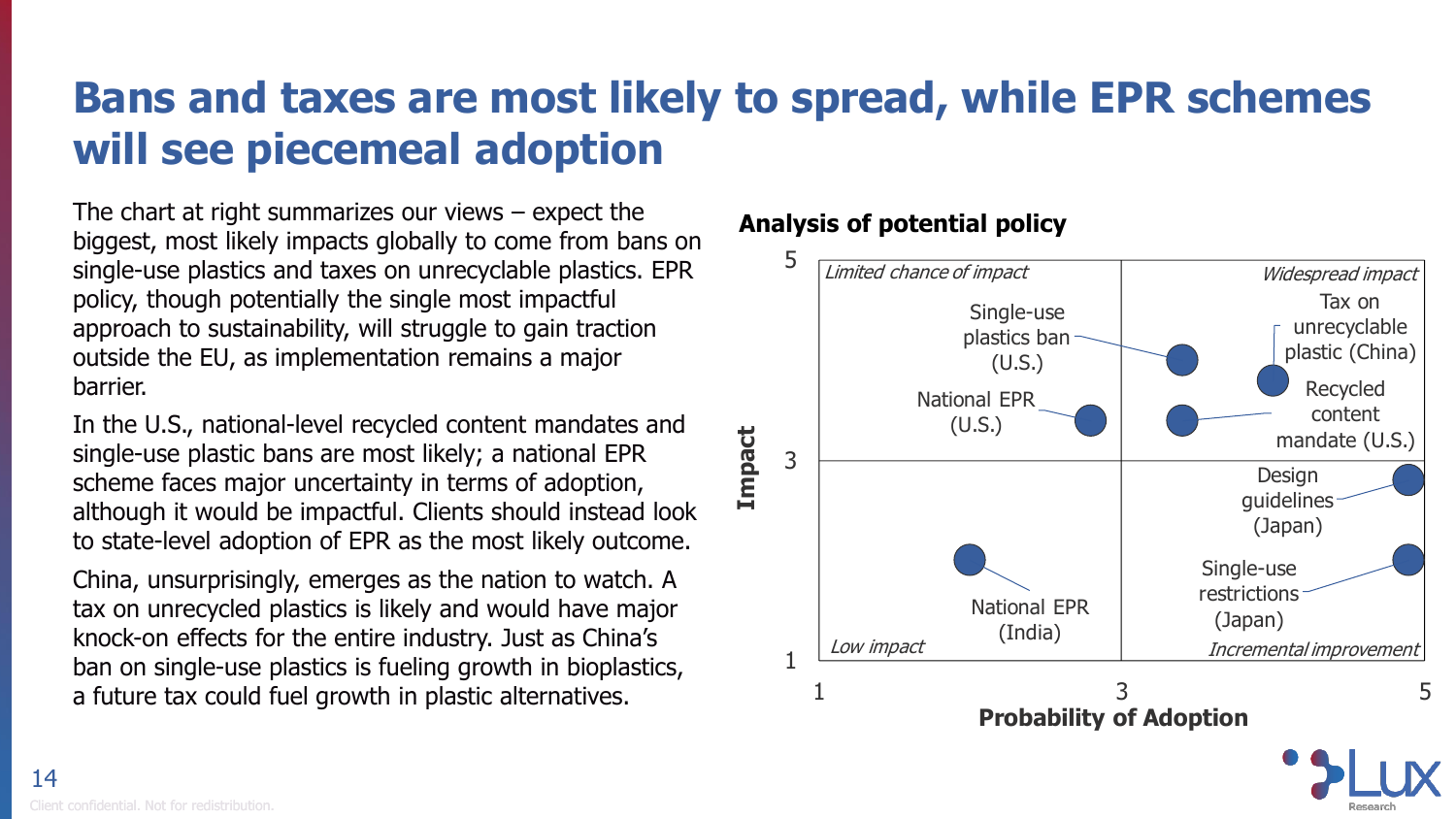# **Outlook**



# **Regulations will create space for more expensive innovations**

Packaging is one of the most notoriously cost-sensitive spaces. Many of these regulations, including taxes and EPR schemes, will help create the opportunity to drive previously tooexpensive approaches mainstream by creating opportunities for cost offsets.

# **Policy foresight is only going to get more important**

Policy is the key driver for sustainability and system transition. As more and more of what innovation teams are tasked with is system transition, fluency with global policy will become even more important.



## **Look to policy in Asia**

Policy in Asia – especially Southeast Asia – will have the biggest impact, as these growing economies are consuming more packaging and still building out waste management ecosystems.